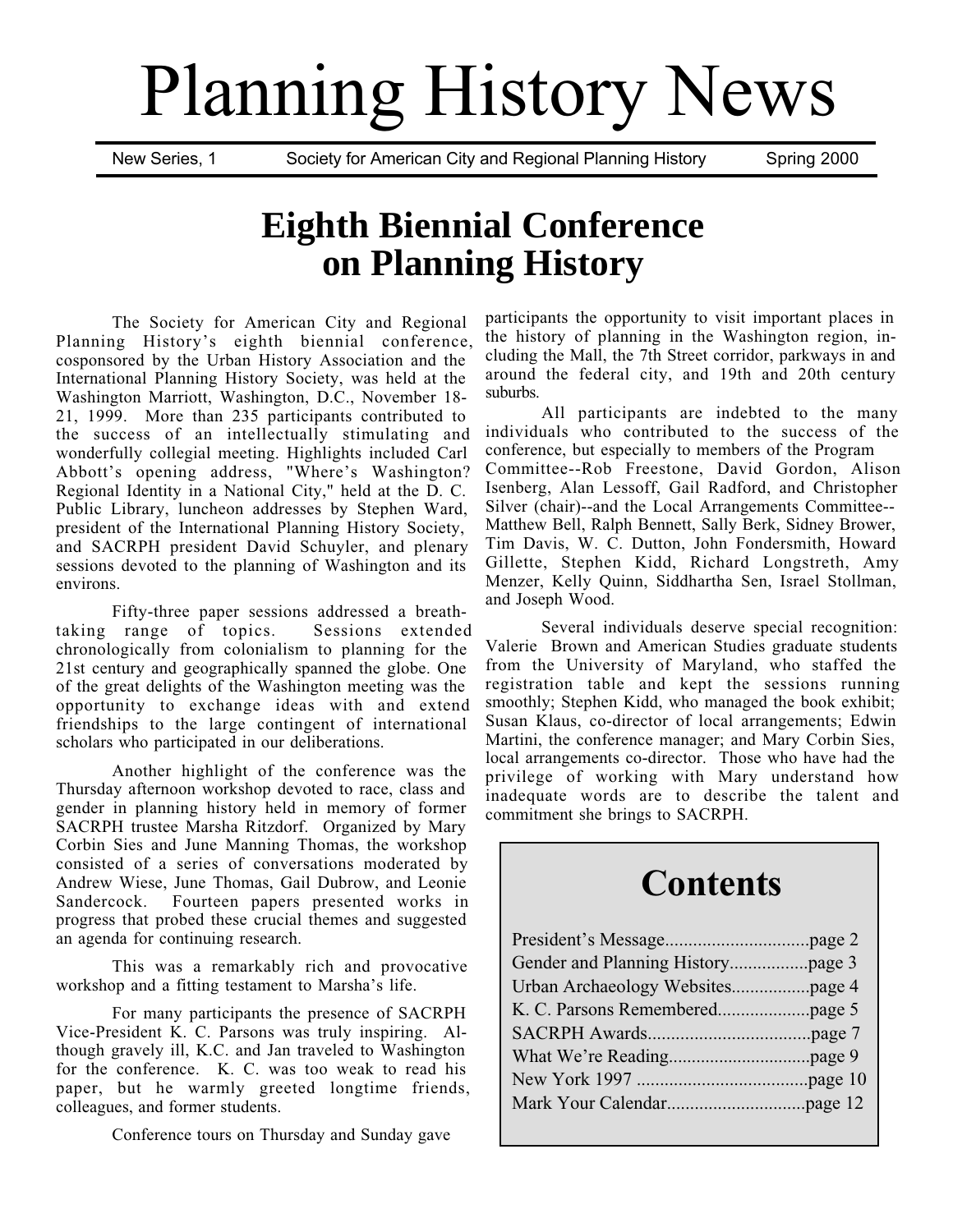#### *From the President...*

This newsletter offers a good reflection both of the vitality of our organization so manifest at the Washington meeting and the jarring nature of change that inevitably follows the loss of one of our most valued members. Most everyone attending the November sessions were quickly struck with the number of new faces, the high quality of the presentations, and the staying power of the membership. Sessions were well attended, even into the after-dinner hour Saturday night. It was there that we both commended prizewinners and had the pleasure of K.C. Parsons's valiant appearance, despite the grave illness that took his life only a few weeks later. Slated to serve as president for the 1999- 2001 term, K.C. had to relinquish that opportunity, but he wasn't going to give up the chance to be with colleagues and friends at this special occasion.

Also special to the Washington conference was the workshop held in memory of another valued late colleague, Marsha Ritzdorf. Gail Dubrow's thoughtful comments reprinted here were only part of a frank and lively evaluation of the still unrealized potential for a fully inclusive history of the planning field. That so many young scholars joined veterans to project the trajectory of their forthcoming studies was tremendously exciting.

We hope to capture more of this energy and dedication by extending our conference program in 2001 to include a full afternoon session on the first day assessing planners's efforts to get at the most intractable of modern urban problems: disinvestment and the terrible strain it places on communities. Set in one of the nation's most beleaguered cities, Camden, these sessions will look at efforts in Camden and the greater Philadelphia region to reverse the slide of our historic cities that has extended a full generation.

So impressed were we with the energy and intelligence brought to the last meeting, we are currently exploring a new venue for publishing planning history. Such efforts are risky as well as costly, so we will not take on new responsibilities without seeking advice widely. Chris Silver has assumed responsibility to make a recommendation to the board of directors in the near future. In the meantime, you can expect this newsletter to substitute for the moment for our earlier journal. We are grateful to Marilyn Faughner of Academic Technologies at Franklin & Marshall, who helped in preparing the template for this publication.

SACRPH has undergone still other transitions. Our long-term and dedicated executive secretary, Rob Hodder, has resigned as he has made a transition to a new position. My colleague Felipe Gorostiza, who serves as executive director of Rutger's new Walter Rand Institute for Public Policy, has helped assume some of Rob's earlier responsibilities by taking the new post of membership secretary. His efforts to engage a broad public in the central issues of urban and regional development in south Jersey provide one foundation for

our next conference. Also part of the transition, Robert Fishman, who serves, with Eugenie Birch at the University of Pennsylvania, as co-chair of local arrangements for the next conference, will continue his duties from afar as he moves from Rutgers-Camden to take a new job in the University of Michigan's A. Alfred Taubman College of Architecture & Urban Planning in the fall.

Change is the historian's primary subject. That we should change as an organization is only natural. I believe, however, that we have established at the core, not the least with the help of our immediate past president David Schuyler's tireless effort on behalf of the organization, a solid foundation to build on. I can only urge your active participation in shaping our future. Our activities will be only as vital as our members make them. Please consider volunteering for one of committees to award the prizes listed on pages 7 and 8, for the 2001 program committee, or for our membership committee.You can contact me directly at hfg@camden.rutgers.edu or 856-225-6064. We also welcome news of your activities for publication in the fall newsletter. Please send information directly to David Schuyler at the address posted on the last page.

Howard Gillette

### **S**ociety for **A**merican **C**ity and **R**egional **P**lanning **H**istory

President: *Howard Gillette, Jr.* Rutgers University, Camden

President-elect: *John F. Bauman* University of Southern Maine

Treasurer: *Mary Corbin Sies* University of Maryland

Membership Secretary: *Felipe Gorostiza* Rutgers University Camden

> Past President: *David Schuyler* Franklin & Marshall College

#### Trustees

*Carl Abbott*, Portland State University *Robin Bachin*, University of Miami *Robert Fishman*, Rutgers University, Camden *John L. Hancock*, University of Washington *Greg Hise*, University of Southern California *Alison Isenberg*, University of North Carolina *Ruth Knack*, American Planning Association *Roberta M. Moudry*, Cornell University *Kelly A. Quinn*, University of Maryland *Siddhartha Sen*, Morgan State University *Christopher Silver*, University of Illinois *Israel Stollman*, Washington, D.C. *June Manning Thomas*, Michigan State University

*Laurence C. Gerckens*, Trustee Emeritus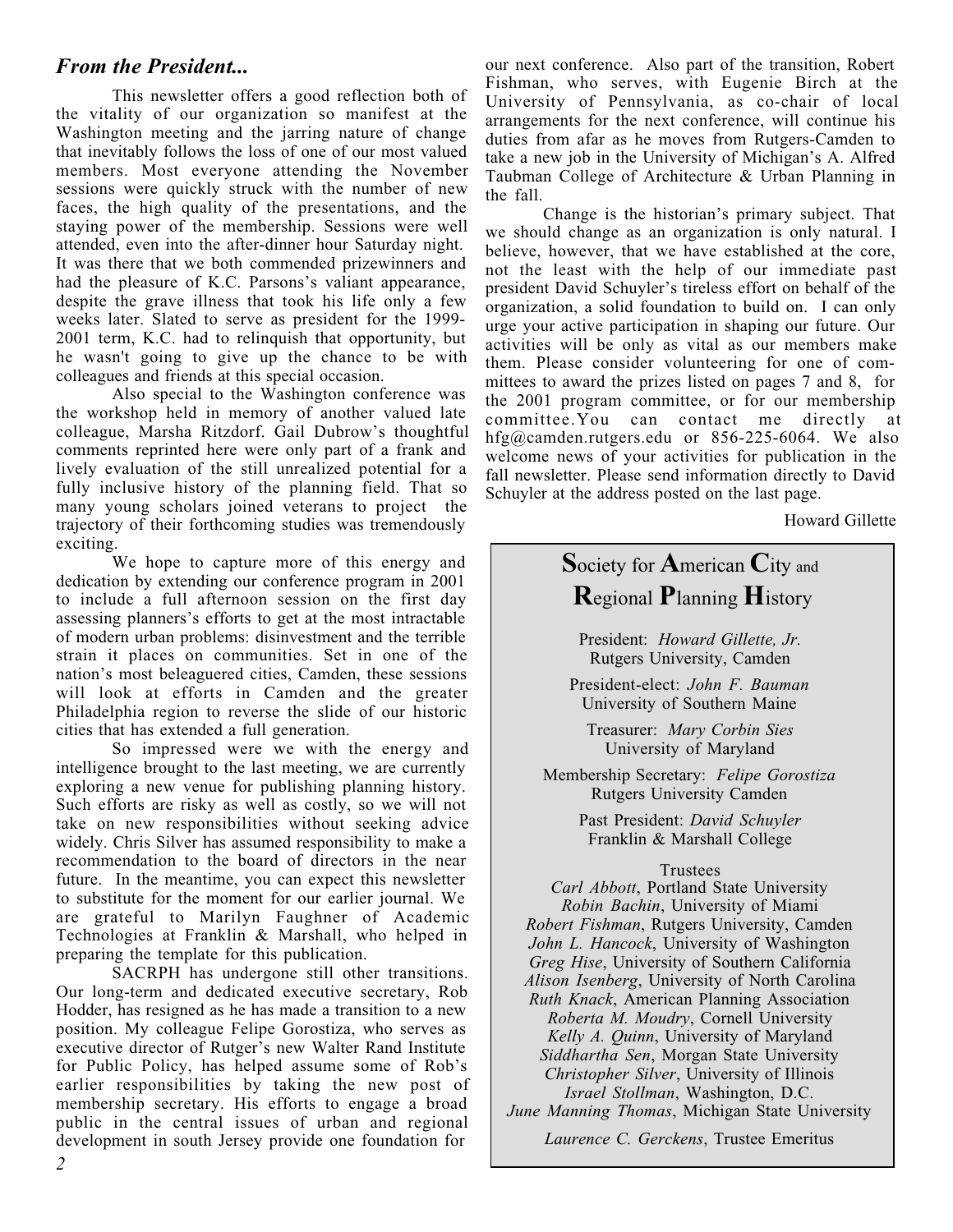# **Gender and Planning History**

*Remarks by Gail Lee Dubrow at the SACRPH Workshop on Race, Class, and Gender in Planning History, held in honor of Marsha Ritzdorf, Washington, D.C., Nov. 18, 1999.*

I've been asked to make some remarks on the future of gender as a category of analysis in planning history. Looking back on two decades of scholarship dedicated to writing women into planning history, some patterns seem clear to me.

The first wave of work recovered the lost history of women as professional planners; more a short story than a novel, one might say. Here I'm thinking of the early work of Eugenie Birch, which by implication suggested that if women had any past presence there was hope we might have a future in the planning profession. The long history of exclusion made the few individuals we recovered that much more precious. Still the search for foremothers in a predominantly white male profession left few subjects for investigation. (I remember a time in graduate school in the mid-1980s when we were literally tripping over one another writing term papers on Catherine Bauer.)

In a related vein, Dolores Hayden and more recently Daphne Spain have sought to recover a lost history of women's contributions to improving the quality of the civic realm, at the margins or wholly outside of the professional arena, whether as intellectuals, club women, or other social reformers. This work has stretched the boundaries of planning history to include efforts intended to improve the material conditions of women's lives. This project of recovery has been inspiring; yet we've come to realize that if the scholarship isn't done carefully it can have some of the same limitations as the mainstream planning histories they implicitly criticize, in the sense that their celebratory impulse may have obscured more complicated dynamics of race, class, and nationalism bound up in women's civic improvement projects.

These efforts to rewrite women into planning history, as professionals and as citizen planners, have been joined by a third strategy or approach that has turned the lens away from the female minority to make the male majority the object of critical analysis. Here I'm thinking of Susie Wirka's efforts to understand the process by which knowledge and expertise became allocated in a gendered way between social settlement workers and early city planners. Similarly, the wave of work on gender (as opposed to women) that has swept into our field in recent years has opened the entire history of planning to critical reexamination. One of the immediate consequences has been new work, reflected in Andy Shanken's comments today and Laura Baker's paper tomorrow, on the construction and representation of masculinities in planning.

The most recent and I think encouraging development has been a movement across lines of class, race, and gender to expand the subject of planning history to study the differential impacts of planning on a wide range of publics, combined with renewed attention to the historical agency of these groups in relation to planning. Gail Sansbury's paper reflects this growing direction in planning history, as do papers in my session tomorrow that deal with planning's impact on prostitutes, beggars, and other groups swept up and out in the process of cleaning up city streets. Clearly this approach has the power to pry open planning history in ways that make its impacts rather than its intentions the primary subject of discussion. Some of the most fruitful work will come out of this approach in the coming years, and I welcome its obvious connection to practice.

Not all who come to this conference teach history in the context of professional degree programs in planning, but for those of us who do the question of what planners need to know about the past is a subject of profound significance. How we answer that question creates more or less space for considerations of race, class, gender, ethnicity, sexuality, and national identity in the curriculum. All of the scholarly developments to which I have made reference have created more room for women/gender in planning history.

In the past few years, as my dear friend and colleague John Hancock retired from our faculty in Urban Design and Planning at the University of Washington. He has passed the torch of teaching history to me, I have had to face the question of what I believe planning students need to know about the past- and to be blunt, I have found myself uncomfortable with the basic assumption held by my colleagues who are not historians that the proper subject necessarily is "planning" history. As participation in a university-wide curriculum transformation project provided time for critical reflection and welcome support from like-minded colleagues, I found the courage to resist a former department chair's plan for me to teach a new lecture course on planning history and replaced it with an intensive seminar on American Urban History, in which the history of planning is conceptualized as only one of many forces shaping city and region. I have found that this approach, which decenters professional planners, more accurately mirrors the reality of their influence and creates a more commodious space for the concerns that animate this symposium. The contributions of Cronon, Goings and Mohl, Hayden, Ryan, and Chauncey, to name a few, stand side by side with classics and emerging work in planning history. Best of all, studying the wider range of approaches to urban history that are better models of inclusiveness builds students' capacity to read planning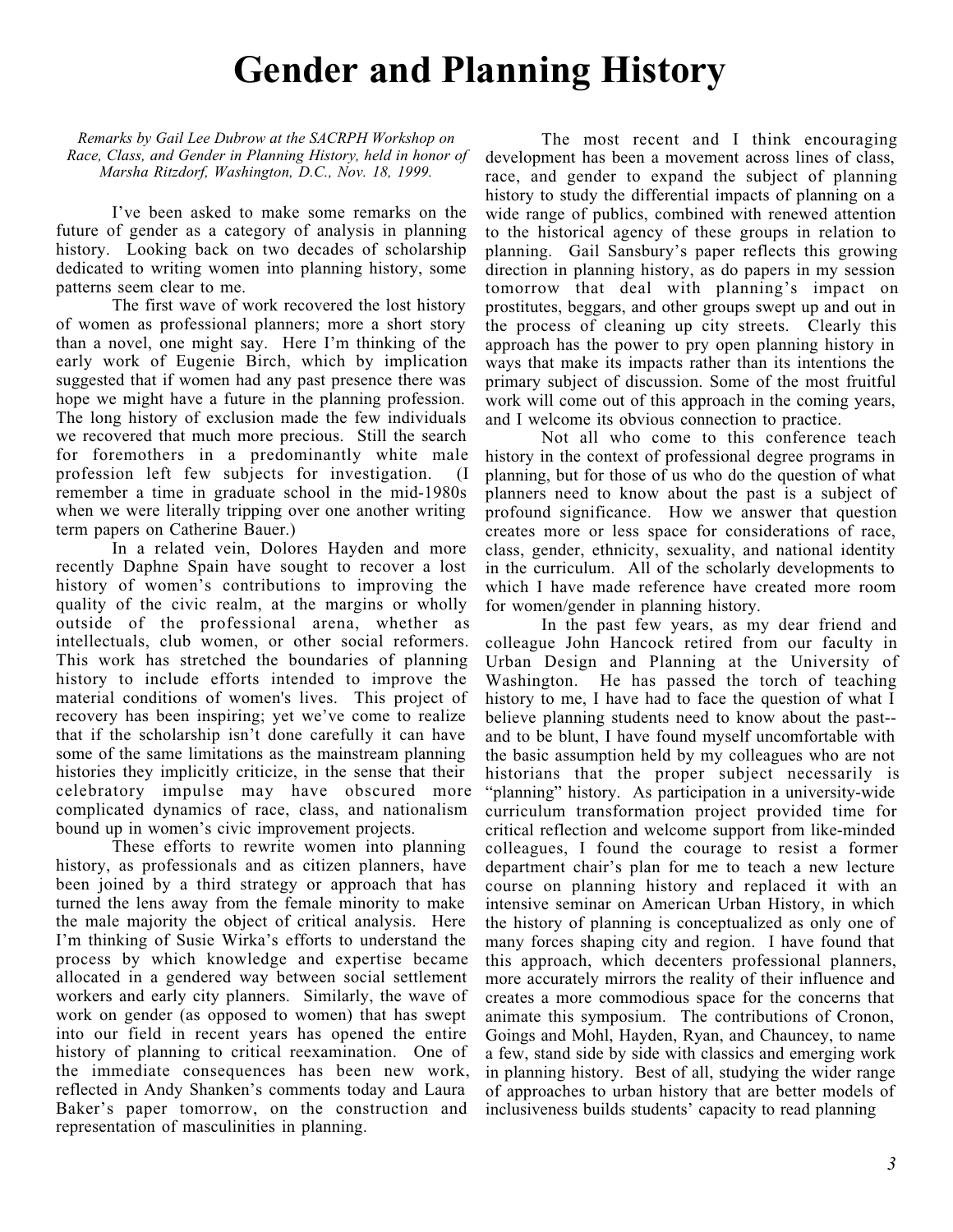history itself from a more informed and critical perspective. No longer presented as collections of "facts," as in a past generation of textbooks, the interpretive biases of planning histories come into sharper relief when they are read in this context.

Some of my colleagues still think our curriculum is missing a course on planning history and that a detailed knowledge of the history of the profession should be given priority, if they value history at all. Perhaps. This is a debate worth having in the curriculum review process our department and most others go through periodically.

No discussion of the conditions necessary for scholarship on race, class and gender to flourish- particularly one dedicated to the memory of Marsha Ritzdorf--would be complete without considering the material conditions under which this work is being<br>produced. Recognition of Marsha's scholarly Recognition of Marsha's scholarly achievements is only the most public part of the story. She also worked tirelessly, usually behind the scenes, to support outspoken advocates of equity in the academy, where we have too often found ourselves and our messages greeted rather coolly in some places of power, with the exception of our deeply appreciated allies. It is a poorly kept secret that women and people of color who work on topics judged to be in the mainstream of planning often are received more warmly than those who have chosen to address issues of gender, race and sexuality. Let's face it: we make some folks Let's face it: we make some folks uncomfortable because we ask difficult questions, not only in our scholarship but also in our daily lives--on search committees, in the process of tenure, merit and promotion decisions, about the division of labor and the allocation of resources, about modes of teaching and styles of learning, and about core values.

I have no doubt that the university is a more hospitable place as a result of those who came before me, and Marsha figures prominently among them. But ten years into a permanent academic position in planning, I'd be less than honest if I didn't report that resistance to scholarship rooted in a feminist and anti-racist impulse still remains with us. Even extraordinarily accomplished women in planning--Marsha among them- have found their careers constrained by others intolerant of their politics. My graduate students are still plagued with doubts about whether their choice of research topics, from identifying Korean American landmarks to studying the impact of planning on prostitutes, will marginalize them (read, make them unemployable), despite their remarkable qualifications in architecture, urban design, preservation, and planning. I fear this will lead bright and creative people, potential innovators, to make "safe" choices that won't push the field where it needs to go. The wide range of feminist conferences and strong network that sustained my early decision to work on the issues I really cared about have nearly atrophied in planning, and I worry about the consequences for those who follow.

We often talk about symposia such as this one in somewhat pejorative terms as "preaching to the choir." In our dedication to integrating our concerns about race, class, and gender into the mainstream of the profession, I fear we've neglected our need for creating spaces of support, exchange and renewal that proceed from a basis of at least some shared political values, which sustain our ability to do work that isn't always valued by our immediate colleagues.

In a strange way, this conference is a flashback for me to a time in the mid to late 1980s when I was a graduate student at UCLA, where members of the organizations Feminist Planners and Designers and Minority Association of Planners and Architects ran annual conferences that addressed these sorts of issues. What I see clearly today is that we still need them! Having chosen a strategy of infiltration, we've yet to develop a scholarly journal in the field that is dedicated to the critical examination of these kinds of questions, yet this approach successfully has been adopted in many other fields to legitimize work on provocative subjects. Perhaps our overly professionalized concept of mentoring needs to give way to a broader and more generous strategy of mutual support. These formal initiatives may be required of us in a world without Marsha.

#### **Urban Archaeology Web Sites** Compiled by Julie Schablitsky

#### *The Society for Historical Archaeology Web site*: www.sha.org/

Information on urban archaeology is usually found under the umbrella of historic archaeology. The Society for Historical Archaeology's web site provides information on the society, its meetings, publications, and announcements. The web site is a frequently updated guide for students and professionals who wish to follow current research, attend educational workshops and meetings, and learn about a future in historical archaeology.

#### *The Five Points Site:* r2.gsa.gov/Fivept/fphome.htm

A historical and pictorial tour of a site in a 19th century New York neighborhood. Photographs transport visitors to an archaeological site or an informational page on the history of Five Points. The site also provides interpretations of artifacts and how archaeology can alter or change our views of the past. The site is a useful resource and provides a list of recommended readings, related links, and photos of artifacts recovered at the urban site.

#### *Lower East Side Tenement Museum*:

#### www.wnet.org/archive/tenement/

This site presents the history of 97 Orchard St. in Manhattan and includes information on the excavation of the site, the objects found during the dig, the history of the building and its uses over time, and the lives of residents.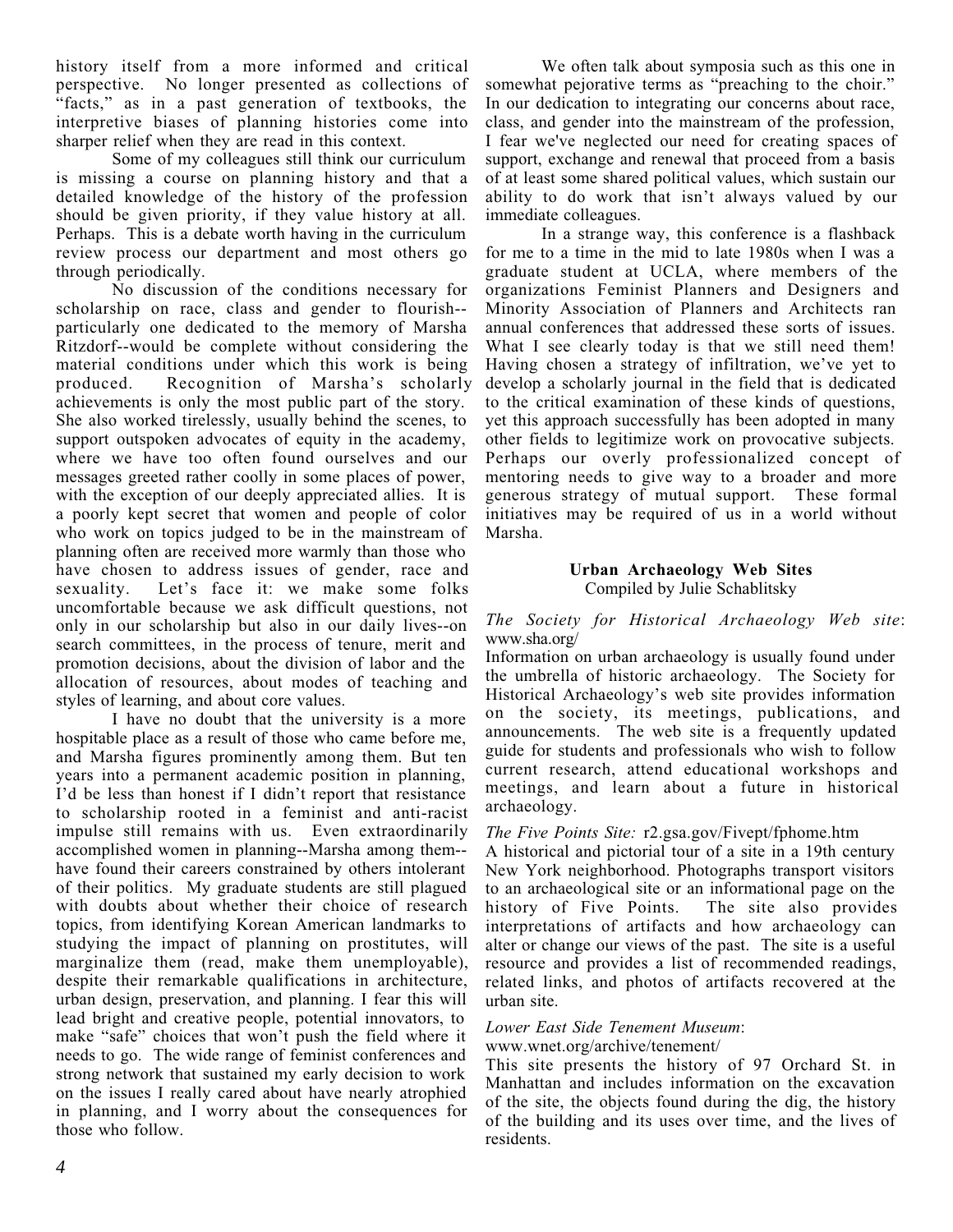## *Kermit Carlyle Parsons 1927-1999*

Kermit Carlyle Parsons, 72, died peacefully in his sleep at home on December 9, a few days after becoming Professor Emeritus of City and Regional Planning at Cornell University where he taught for more than forty years. After receiving his Bachelor of Architecture from Miami University of Ohio in 1951 he studied at Cornell for his master of Regional Planning degree that was conferred in 1953. For the next four years he carried out increasingly responsible assignments as a staff member of the Cleveland City Planning Commission, ending as Head of the Community Planning Section.

Kermit (K.C.) returned to Cornell in 1957 as Assistant Professor, becoming Associate Professor three years later. In 1965 he was appointed Chairman of the Department of City and Regional Planning and promoted to Professor. In 1971 he became Dean of the College of Architecture, Art, and Planning, a position he held until 1980. During this period he also served as Visiting Professor in the graduate program in planning at the University of Puerto Rico and lectured at Western Reserve University, the University of Washington, and Harvard University.

Following his deanship, K.C. resumed teaching until being appointed director of Cornell in Washington, the university's public policy program in the national capital, serving from 1985 to 1988. Returning to his department, he taught until his retirement in 1999. His achievements were recognized and aided by grants from the Ford Foundation, National Science Foundation, National Endowment for the Arts, the Woodrow Wilson International Center, Skidmore, Owings and Merrill Foundation, the Graham Foundation, and the Aline MacMahon Stein Fund.

K.C. published more than 50 journal articles, consulting and research reports, monographs, and books on university campus planning, urban renewal, downtown planning, national urban policy, and the history of urban planning. He was a long-time member of the Society of Architectural Historians, American Planning Association, American Institute of Certified Planners, and the American Institute of Architects, among others, and was president-elect of the Society for American City and Regional Planning History.

His book, *The Cornell Campus: A History of its Planning and Development* (1968), became a model for those preparing similar studies of other colleges and universities. He was instrumental in founding the Society for College and University Planning and was its president from 1966 to 1968. A more recent book was *The Writings of Clarence S. Stein: Architect of the Planned Community* (1998) a volume of selected and profusely annotated letters and other writings.



More than a dozen of K.C.'s articles and conference papers were on aspects of Stein's work and were to be chapters in a book on this influential architect-planner, a work that his colleagues hope to see through to publication. Another book will consist of edited papers presented in September, 1998 at the international conference K.C. organized at Cornell to mark the centennial of the publication of Ebenezer Howard's garden city concept.

An important part of his K.C.'s career was professional practice. He was planning consultant in this country for the City of Cleveland and several architectural firms there, Wayne State University, the New York State University Construction Fund, the Mid-Hudson Patterns for Progress, the Chemung Valley Study of Higher Education and served as an expert witness in cases involving planning issues.

Abroad, K.C. was consultant to the Ministry of Education in the Philippines for a campus plan of the Miagao campus of the University of the Philippines and on the Rio Peidras campus planning program for the University of Puerto Rico. For the Department of State he traveled to Nigeria to advise on the projected University of Ife, and for the World Bank he provided advice on the design of agricultural markets in Mexico and in Seoul, Korea.

K.C. touched the lives of his Cornell colleagues, associates elsewhere, professional clients, and hundreds of students as teacher, advisor, and friend. He will be missed by all.

*John W. Reps*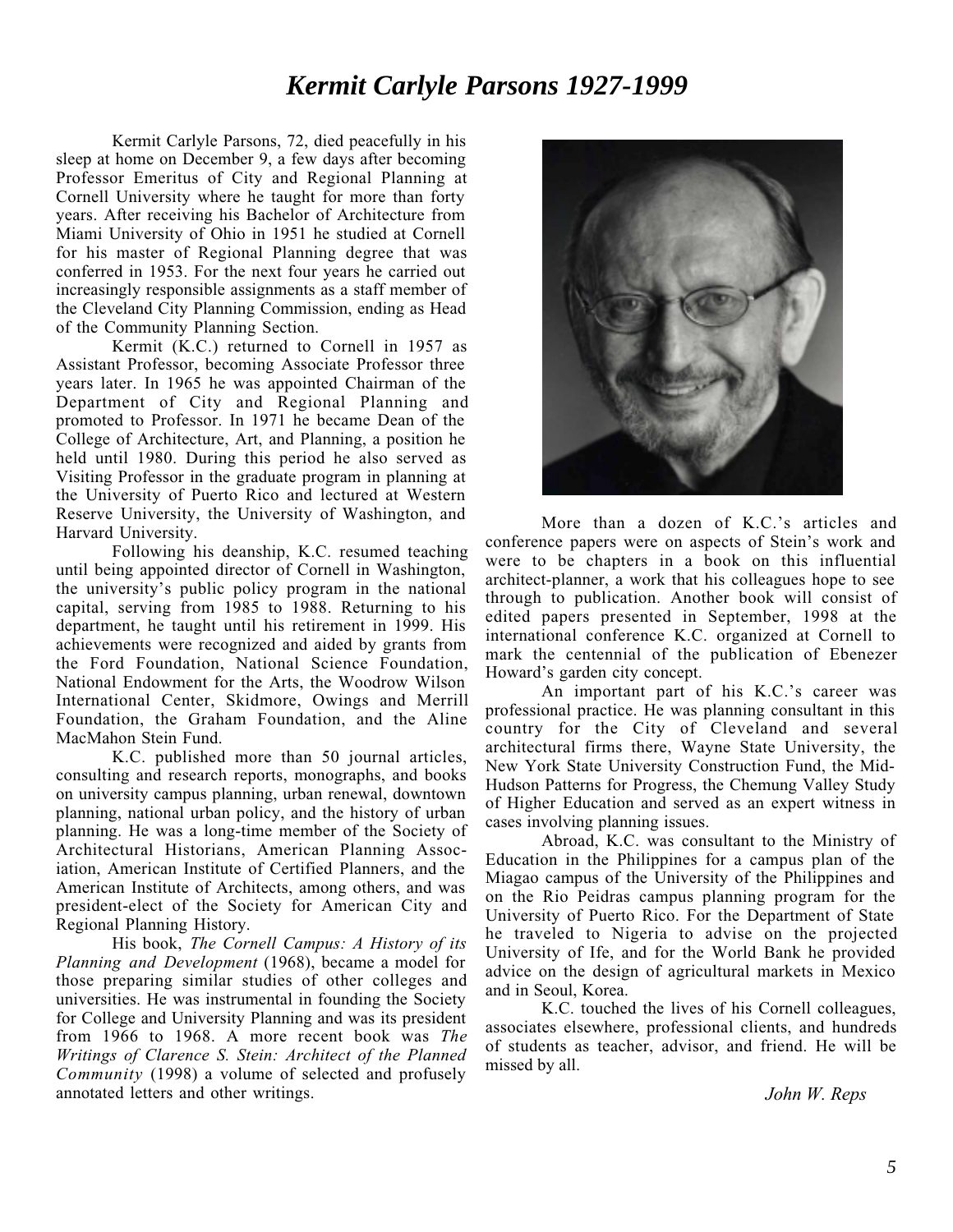# *K. C. as mentor*

I first met K.C. Parsons in the early 1980s when I was employed as a research assistant in the Department of Manuscripts and University Archives at Cornell University. K.C. was a chronic researcher and would frequently arrive at 4:30, just a half hour before the archives closed for the day--the late arrival caused by an unexpected conversation with one or more students. Saturdays provided longer stretches of uninterrupted time to pore over the Stein papers, the collection he most often used. K.C. was well known around the archives,which had provided the material for *The Cornell Campus,* an elegantly written history of campus architecture and planning that he crafted decades before a cultural approach to architecture became fashionable.

From these first meetings I was impressed by how well K.C. juggled the two parts of his intellectual/professional life: his devotion to students and teaching and his love of research, particularly in an archives, elbow-deep in folders of letters and sketches. That he blended these two commitments, in fact that he orchestrated their mutual enrichment, is a testament to his stature as a scholar and as a good and decent person, who respected students and rejoiced when they too felt the pull of the archives and the necessity of collegial intellectual sharing.

Years later, as a student of architectural history, I had difficulty convincing some faculty members that my proposed dissertation topic, a study of the architectural activities of a life insurance company, was sufficiently "architectural." I turned to K.C. for support, knowing of his interest in housing and planning history. With the patience and faith of those who dig in archives for yet unknown and unpublished material, he told me to jump in, and he would help when he could. Thus, K.C. became the chair of my committee, permitting me to forge ahead. With the broad vision of architecture he developed from his formal education in architectural design and regional planning, and from his intimate knowledge of Clarence Stein's work, he supported a process that changed in a fundamental way my understanding of architectural history. Because of this I can say that the process of creating a dissertation was the very best part of my graduate education, for it challenged me in every way. Without K.C.'s support and public endorsement, that would not have been possible.

As I worked my way through the dissertation, K.C. was most helpful in the area of housing and community planning history, urging me to place Met

Life's housing and mortgage investment efforts into a broader context. But he read every page of every chapter meticulously, and we had more than one conversation debating issues such as the meaning and implication of the word "profession," and the relationship of aesthetics to corporate identity. In the housing arena, he led me to a number of new sources and suggested new perspectives; elsewhere, he insisted that I think clearly and defend my language as well as my conclusions.

K.C. loved all aspects of his work: he was committed both to teaching and scholarship, and that enthusiasm was infectious. He was always immersed in various projects, none more deeply than his editing of *The Writings of Clarence S. Stein.* Any conversation about planning history would inevitably turn to this work, both the process and the anticipated product. He was tremendously proud of the published volume, and we celebrated this accomplishment with him.

K.C.'s enthusiasm for research, his commitment to students, and his sustained interest in the history of the built environment inspired the creation of the Clarence Stein Institute at Cornell. Endowed by Aline MacMahon Stein, the Institute supports student research in the areas of community planning and history, events such as the international conference on Garden Cities and their legacy, planned by K.C. and held at Cornell in the fall of 1998, and broad educational out-reach in community planning and its history. Its very shape is testament to the interests that defined K.C.'s career.

As scholar and teacher, K.C. made a lasting contribution to the practice and history of city and community planning. His enthusiasm for planning history and for archival research was tangible and infectious. Most treasured, however, was the respect that he showed his students, the way in which he extended to those youngest of his colleagues the gift of academic freedom, all the while reminding us of the responsibilities that accompany that freedom. I am thankful for these gifts, which will express themselves in his students' future endeavors. And I will remember him especially in those archival moments, when the tedium of reading is interrupted by the excitement of revelation.

*Roberta M. Moudry*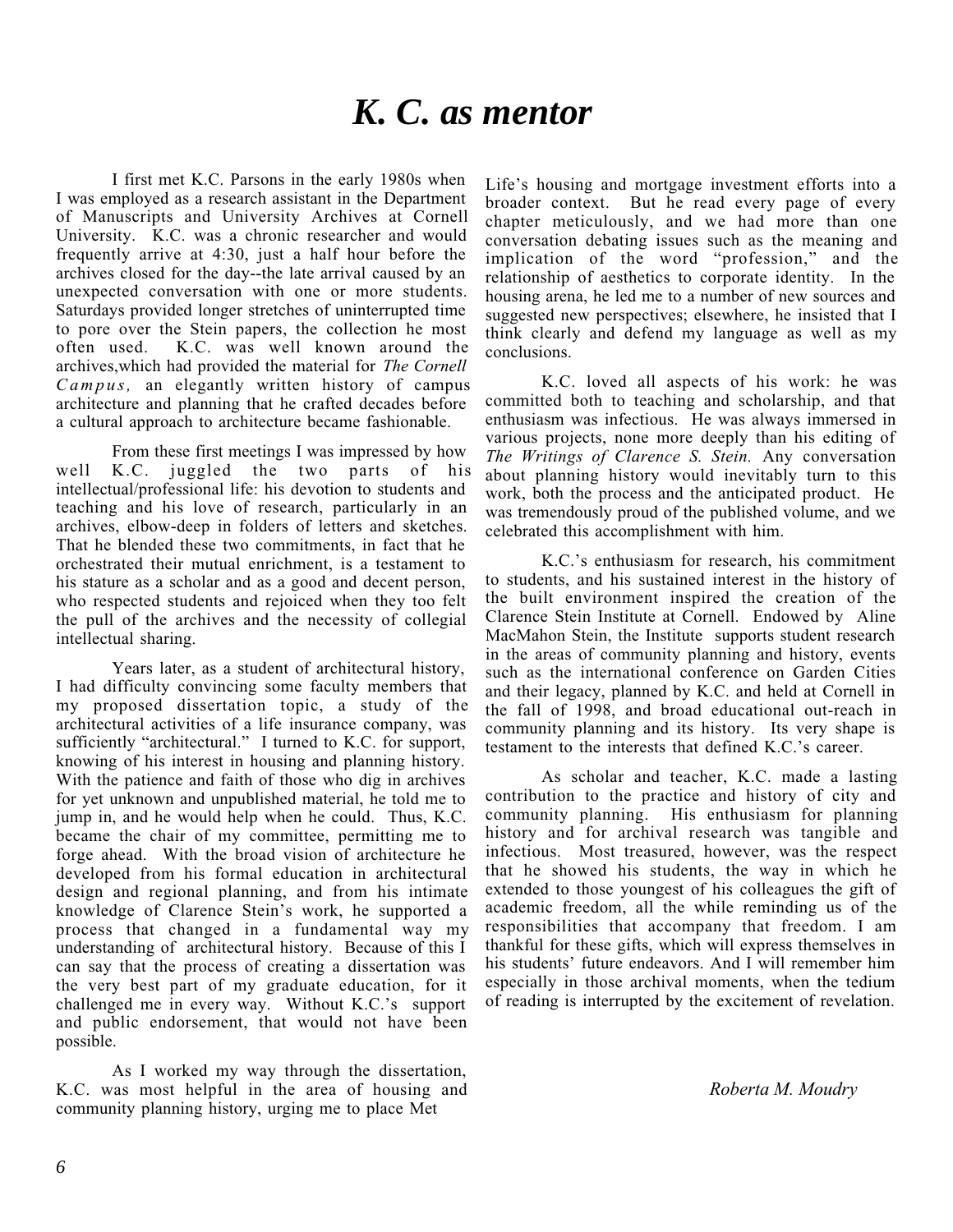#### **SACRPH Awards**

The Society for American City and Regional Planning History announced the following awards for scholarship at its Eighth Biennial Meeting on Nov. 20, 1999.

The Lewis Mumford Prize for the best book in American city and regional planning history was awarded to **Michael Holleran** of the University of Colorado for *Boston's "Changeful Times": Origins of Preservation and Planning in America* (Johns Hopkins, 1998).



Holleran argues that in response to the unprecedented rate of change experienced in urban America during the nineteenth century, many individuals and groups began to seek a measure of permanence and stability in the humanly created environment. Turn-of-the-century Bostonians found remedies through deed restrictions and easements, through the preservation of old monuments such as Old South Meeting House, through the emergence of landmarks as visual keys to the cityscape, and through the protection of Boston's skyline, particularly in the vicinity of Beacon Hill and the Back Bay. Holleran then assesses the shift from preservation to control through governmental instruments, most notably zoning.

Holleran traces the evolution of these tools through analysis of legislative and judicial records, newspapers and the architectural press, and a series of case studies that includes (among other examples) the addition to Bulfinch's State House, the preservation of Old South and the Old State House, and an absolutely

fascinating battle over the future of Copley Square, in which a height of building law resulted in the lowering of Westminster Chambers, an apartment house then under construction, by several stories, and the intransigence of its owners, who at the lower height refused to place a cornice on the building, leaving it with an unfinished appearance. He pays attention as well to the emergence of institutional and individual players in the search for a controlled urban environment, including developers, real estate brokers, preservationists of every stripe, and civic leaders. Beautifully written and illustrated, Holleran's study raises many new avenues for exploring the origins of modern planning practice,

The Mumford prize committee also cited **Joel Rast** for *Remaking Chicago: The Political Origins of Urban Industrial Change* (Northern Illinois University Press, 1999) for honorable mention. Breaking new ground in the study of urban political economy, Rast examines the active agency of actors who refused to allow the economic vitality of neighborhood-based production to be buried either by national trends or indifference downtown.

The Catherine Bauer Wurster prize for the best scholarly article was awarded to two articles. The committee praised **Kingston Heath** and **Raphael Fischler** for articles will not only improve our understanding of the past but enhance planning possibilities for the future. Heath's essay "The Howland Mill Village: A Missing Chapter in Model Workers' Housing," published in *Old Time New England*, volume 75, 1997, revealed the intersection of idealism, reality, and human nature before planning became a profession. Every historian should read this article to find the dire consequences that befell a paternalistic vision that proved unprofitable. Fischler's essay "The Metropolitan Dimension of Early Zoning: Revisiting the 1916 New York City Ordinance," published in *Journal of the American Planning Association*, volume 64, 1998, revisited and revised our understanding of one of the planning professions first landmarks, the 1916 New York City Ordinance. The classic view interprets New York zoning as the "brainchild of property and financial interests working to regularize real estate markets to foster the development of the corporate city" (171). Fischler found, however, that the 1916 ordinance was not the product of an elite but the work of a diversity of groups that produced a planning vision of "mainstream character." The consensus-building that marked New York's early planning provides a rich historical legacy that is also central, Fischler reminds us, to our own planning experience.

The John W. Reps dissertation prize was shared by **Owen D. Gutfreund** and **Thomas Campanella**. Gutfreund's "Twentieth Century Sprawl : Accommodating the Automobile and the Decentralization of the United States" (directed by Kenneth T. Jackson, Columbia University, 1998) explores how governmental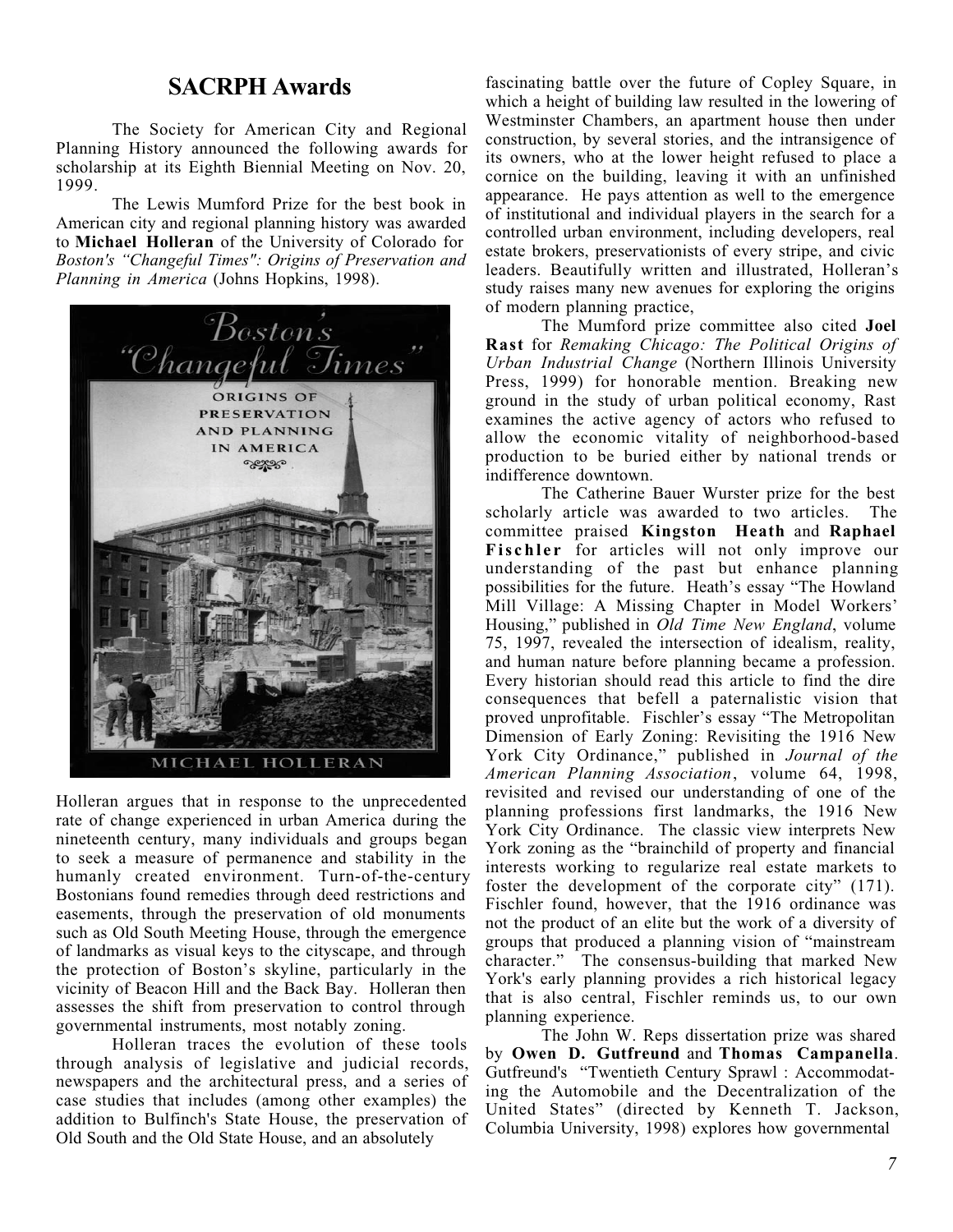policies over the course of nine decades have promoted automobile-dependent growth outside established city centers. Gutfreund offers case studies of three very different places--the big nineteenth-century boomtown of Denver, Colorado, the tiny old New England village of Middlebury, Vermont, and the bustling new automobilemanufacturing exurb of Smyrna, Tennessee--to show that sprawl occurred in largely the same way in every location regardless of size, population growth, or regional characteristics. Of particular interest is the Of particular interest is the "follow the money approach" in which Gutfreund goes beyond our customary focus on overt federal policy to bring alive the backstage world of bond financing and other actions at the state and local level.

Thomas Campanella's "Republic of Shade: The Emergence of the American Elm as a Cultural and Urban Design Element in Nineteenth Century New England" (directed by Lawrence Vail, MIT, 1999) celebrates the humble street tree. In a beautifully executed study, he mines hundreds of local history sources across New England to explore how this region adopted the American Elm during the fifty years following the<br>American Revolution. Efforts began informally, as Efforts began informally, as communities venerated individual giant trees that survived from the primeval forest--as on the Commons at Springfield and Boston--or where significant events had occurred--such as the Washington Elm in Cambridge. Altruistic landowners began setting out elms along the streetline to ornament their property and provide public shade. And by the 1820s village improvement societies organized to plant and maintain trees, a function soon taken over by municipal governments. Campanella succeeds in conveying his own love for the majesticallyshaped elm, and in the process helps us understand how deep the passion for civic improvement runs in the American soul.

Both of these dissertations expand our understanding of the planning process: Campanella by showing its deep roots in community activism, Gutfreund by demonstrating the powerful effects wrought by decades of government action.

The Reps Prize for the best master's thesis was awarded to **Monica A. Abeita** for "Historical Community Development in North Central New Mexico" (Univ. of New Mexico, Albuquerque, 1999). This outstanding work adds much to our understanding of a seriously under researched topic: the impact of Pueblo and Hispano peoples on the planning and community development of the southwestern United States. Ancient habits of cooperation and interdependence, emphasis on extended families, respect for natural resources, and an additive approach to building both individual houses and communities--all are still at work shaping the landscape. Ms. Abieta's dual perspective as a municipal planner and someone raised in these older traditions makes her writing rich with insights. This thesis deserves publication, so that both historians and practicing planners may absorb its messages.

The Francoise-August de Montequin Prize for the best paper on colonial planning history was awarded to **Martha J. McNamara**, Department of History, University of Maine, for her paper "Courts and Commerce: Public Space in Eighteenth-Century Massachusetts." The committee recognized McNamara's paper as "a brilliant exposition of the changes in the legal profession in Colonial New England that resulted in separation of the court house and its functions from city hall and its related commercial functions, setting the stage for the future central role of the court house in the planning of communities on the western frontier that were influenced by New England models."

The committee awarded a citation for honorable mention to **Michael T. Lucas,** University of Maryland, for "A Rare and Occasional Settlement: An Historical and Archaeological Interpretation of Colonial Town Planning at Mount Calvert, Maryland."

The Student Research Award was presented to **Michael Dudley** for "The Widening Gyre: Defensive Dispersal and the City Planning Profession in the Early Atomic Era, 1945-1960" (Department of City Planning, University of Manitoba). In this paper Dudley poses the hypothesis that the apocalyptic vision spawned by the existence of nuclear weapons precipitated a policy discourse regarding social and physical change, especially decentralized urban form. Moreover, Dudley argues that planners such as Tracy Augur contributed to shaping a deliberate policy of metropolitan dispersal. Augur called for breaking up cities into clusters spread over 886 square miles. By 1951, according to Dudley, President Truman was ordering the National Security Research Board to pursue a policy of industrial dispersal and the American Institute of Planners was issuing a report on "Reduction of Urban Vulnerability," that advocated urban dispersal. Finally, Dudley sees the Housing Act of 1954 as a major step toward urban dispersal. This paper was thoroughly researched, possessed a strong theoretical base, and presented a solid argument.

The society congratulates all prize recipients and is grateful for the work of the prize committees: Eugenie L. Birch, Greg Hise, and Howard Gillette (chair) for the Mumford Prize; Robin Bachin, James Spencer, and Bruce Stephenson (chair) for the Wurster; Tom Hanchett (chair), Reps committee; Lawrence C. Gerckens (chair) for the deMontequin; and Cliff Ellis, Roberta Moudry, and John F. Bauman (chair) for the Student Research Award.

For Sale: Fabulous SACRPH Canvas Bags from 1999 conference. Sturdy bags, spacious enough for two slide carousel boxes, red and white with conference logo. \$7.50 Postpaid. Send checks to Mary C. Sies, SACRPH Treasurer, 24 Lakeside Dr., Greenbelt, MD 20770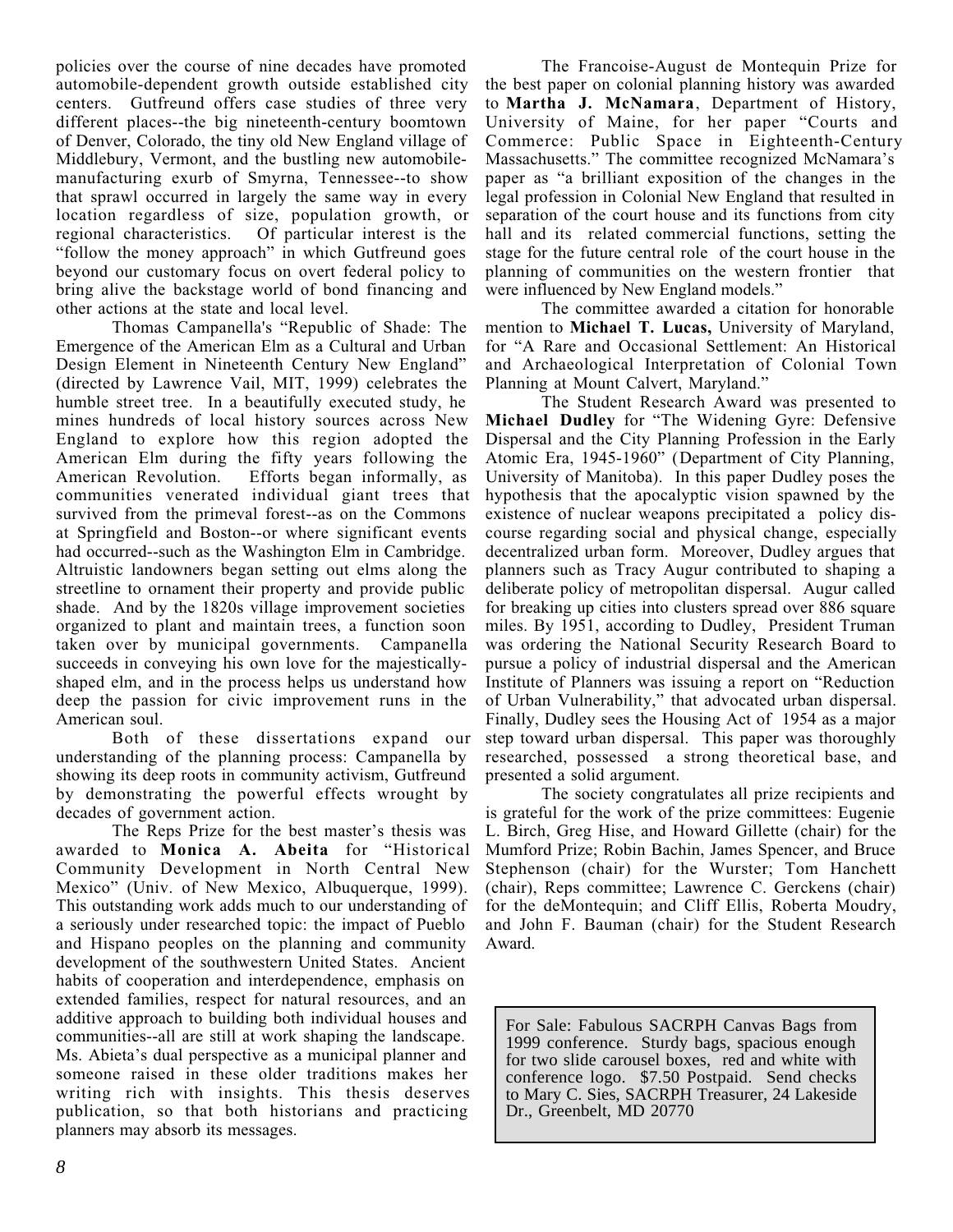#### *What We're Reading*

Carl Abbott, *Political Terrain: Washington, D.C. from Tidewater Town to Global Metropolis* (North Carolina, 1999). An analysis of Washington's changing regional roles and characteristics from its origins to the present, this book explores Washington's historically layered identities as tidewater town, southern city, national center, and global metropolis.

Peter Baldwin, *Domesticating the Street: The Reform of Public Space in Hartford, 1850-1930* (Ohio State, 2000). Arguing that late 19th-century streets were chaotic, dirty, and noisy, this book locates an important effort to make public space conform to the ideals of the middle-class home. Reformers fought to eliminate prostitution, litter, peddling, and other nuisance uses. Their cause was eventually taken up by business elites who zoned the city and relegated vice and crime to marginal areas far away from homes, public spaces, and the downtown.

John F. Bauman, Roger Biles, and Kristin M. Szylvian, eds., *From Tenements to the Taylor Homes: In Search of an Urban Housing Policy in Twentieth-Century America* (Penn State, 2000). Twelve essays by well-known scholars that explore such topics as the war against the slums, planned suburbs for workers, the rise of government-aided and built housing during the Great Depression, post–World War II urban renewal policies, and the retreat from public housing.

Andres Duany, Elizabeth Plater-Zyberk and Jeff Speck, *Suburban Nation: The Rise of Sprawl and the Decline of the American Dream* (North Point Press, 2000). The most complete assessment of the costs of suburban sprawl and the advantages of New Urbanist planning principles from the perspective of the founders of the Congress of New Urbanism.

Robert Fishman, ed., *The American Planning Tradition: Culture and Policy* (Johns Hopkins, 1999). An invaluable collection of essays that examines the achievements of planners in constructing public spaces and public institutions in the 19th and 20th centuries.

Margaret Heilbrun, ed., *Inventing the Skyline: The Architecture of Cass Gilbert* (Columbia University, 2000). Gilbert, one of the most talented Beaux Arts-trained architects in the United States, is best remembered for the Woolworth Building, whose Gothic tower soared above Lower Manhattan. His prolific career is the subject of a major exhibition at the New-York Historical Society as well as this handsomely illustrated collection of essays.

Greg Hise and William Deverell, eds., *Eden By Design: The 1930s Olmsted-Bartholomew Plan for Los Angeles* (California, 2000). A facsimile of the rare Olmsted-Bartholomew report, *Parks, Playgrounds, and Beaches for the Los Angeles Region*, with a thoughtful introduction by the editors that examines the plan's origins and its fate and a discussion with Laurie Olin that situates the report in the history of American planning.

Jane Jacobs, *The Nature of Economies* (Modern Library, 2000). A platonic dialogue, set in contemporary New York, comparing human economies to organic systems and imbedding them within ecologies. The discussions of emergent and consolidating city economies will be of particular interest.

Max Page, *The Creative Destruction of Manhattan, 1900-1940* (University of Chicago, 2000). This astute, well-written analysis of the tension between developmental pressures and a sense of place interprets the emergence of zoning and historic preservation as tools to regulate market forces and thereby control the shape of the modern metropolis.

Martin V. Melosi, *The Sanitary City:Urban Infrastructure in America from Colonial Times to the Present* (Johns Hopkins, 2000). This encyclopedic history of the development of water supplies and sewer systems incorporates technological innovation, the evolution of environmental and public health concerns, and the political context so essential to the construction of such major public works projects.

Stephanie Sabine Pincetl, *Transforming California: A Political History of Land Use and Development* (Johns Hopkins, 1999).Using land use--especially battles over forest and wildlife management, urban development, agriculture, and water uses-- Pincetl argues that California's environmental degredation, economic inequality, and political gridlock result from an archaic system of government that extends from village halls to the statehouse.

Gregory C. Randall, *America's Original GI Town: Park Forest, Illinois* (Johns Hopkins, 2000). A thoughtful history of the development of the post-World War II community W. H. Whyte made famous in *The Organization Man* (1956), written by a planner who grew up there.

Bob Thall, *The New American Village* (Johns Hopkins, 1999). A noted photographer's take on the landscape of the Edge City around O'Hare and Schaumburg, Illinois -- the corporate headquarters and parks, commercial developments, subdivisions and homes, and the "natural" landscape incorporated into the frame of the new city.

#### **Send Us Your Comments on . . .**

Gray Brechin, *Imperial San Francisco: Urban Power, Earthly Ruin* (University of California Press, 1999).

Patrick D. Reagan, *Designing a New America: The Origins of New Deal Planning, 1890-1943* (University of Massachusetts, 2000).

Lloyd Rodwin and Bishwapryia Sanyal, eds., *The Profession of City Planning: Changes, Images, and Challenges, 1950-2000* (Rutgers Center for Policy Research, 2000).

Bobby M. Wilson, *America's Johannesburg: Industrialization and Racial Transformation in Birmingham* (Rowman & Littlefield, 2000).

Bobby M. Wilson, *Race and Place in Birmingham: The Civil Rights and Neighborhood Movements* (Rowman & Littlefield, 2000).

*. . . and any other books, journal issues, or web sites you think worthy of notice in Planning History News*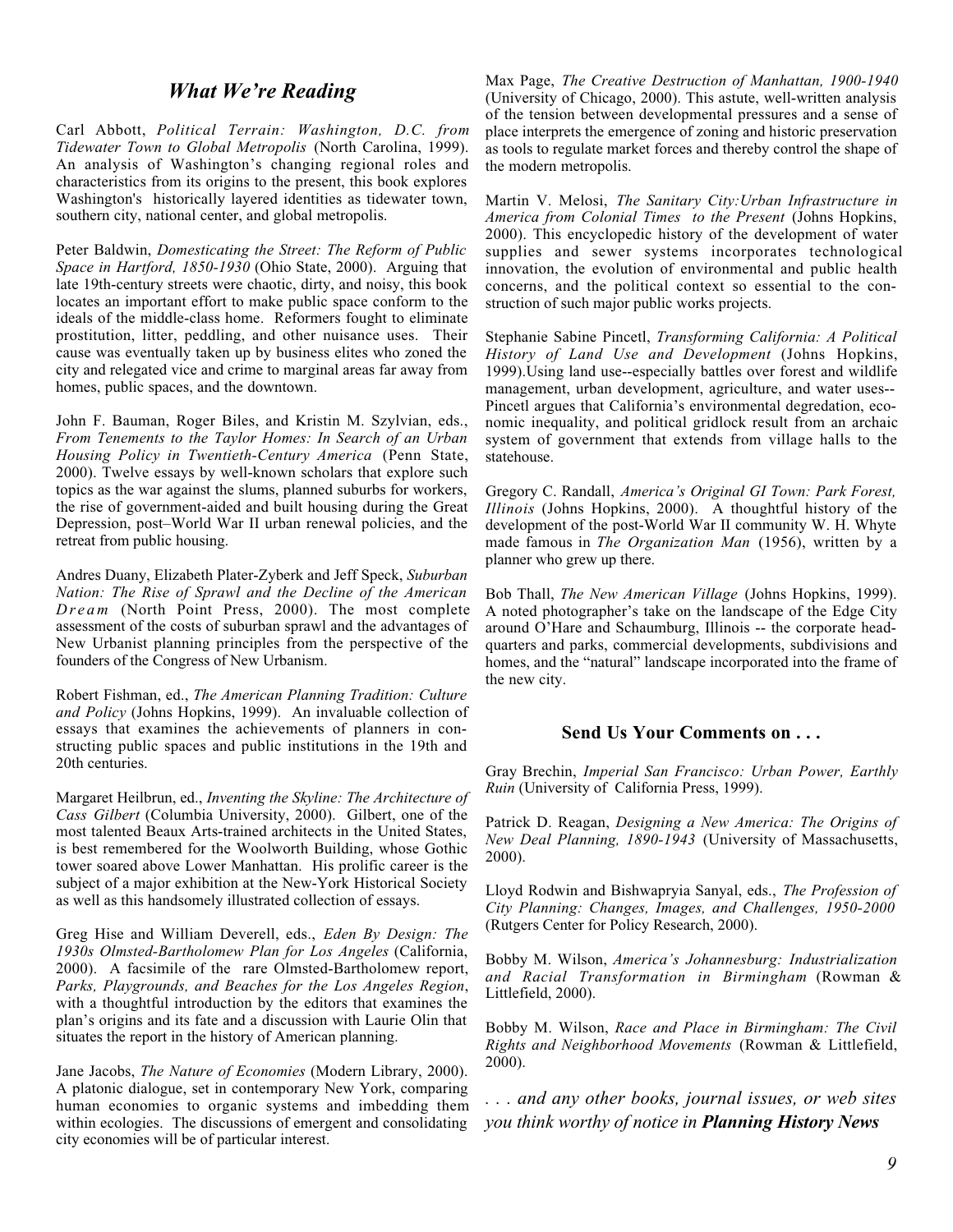## *NEW YORK, A.D., 1997*

#### *A PROPHECY*

#### **George E. Waring, Jr.**

If the population centering in New York increases during the next hundred years as rapidly as it has during the past fifty years, it will comprise, probably, twenty million souls. It would be futile, of course, to attempt to predict, with even a probability of accuracy, what the character and conditions of life of that community would be.

Judging from the building progress of the past twenty years, Manhattan Island will be covered, aside from its great public buildings and their ornamental and roomy surroundings, and the parks, which are forever dedicated to the use of the people, with architectural monstrosities which the sky scrapers of the present day portend. It is not unlikely that the whole island will be largely abandoned as a place of residence. Staten Island will be given over to shipping, longshoremen and unsavory industries. The shoal western side of the harbor below Jersey City will be filled with docks, warehouses and railroad terminals. The beautiful ridge on the west side of the Hudson and all the northeastern portion of New Jersey, as well as the upper portion of Westchester County and the whole of Long Island, will become one vast residence region, save for the frequent manufacturing centres which will be established in favorable localities.

#### *How will the people live?*

How the people will live it is impossible even to guess, but it is not likely that they will live in the closely huddled habitations of the present day. The indications are these: The tenement house will be unknown, and no man, rich or poor, will live in a house of which every room does not open freely to the outer air. The present tendency to aggregation and conglomeration will yield to Heaven knows what method of free, easy and cheap transportation. He would be a bold man who, recalling the short interval of time between the days of the ubiquitous omnibus and the rapid and pleasant trolley of to-day, would venture to predict what will be our means of urban travel. A quarter of a century ago no one would have believed that old and young, rich and poor, would be flying about our streets and over our country roads on rubber tired bicycles. It would have been as absurd to predict then what we are now so familiar with as to predict now that there will be some safe and universal method of aerial or subterranean mode of conveyance.

#### *Engineering problems--water supply, sewage.*

The problems of municipal engineering are no less difficult to adjust, in view of the great possible changes of method and arrangement. For example, to supply a population of twenty millions with water, according to our present system and at our present rate, would be practically impossible. It would involve the forcing of rivers of water from Lake Ontario, and the waste water of the great community would foul both shores of Long Island and the entire Hudson. The lower bay would be a cesspool.

As a mere matter of fancy, I have for some time considered the ultimate result of an experiment which I made on the wharf over the main outlet sewer at Newport in the Summer of 1894. Sewage was pumped up into filter tanks, which were supplied with abundant air (oxygen) to stimulate and facilitate the development of the bacteria by which the oxidation and nitrification of foul organic matter is effected. That system has now been applied in practice to filters which are purifying 100,000 gallons per day. Within the short space of four hours fouled sewage is purified to the drinking water standard. I do not venture to predict, but I do say that it is possible that the development of this process will suffice for the purification of all the liquid wastes of all this vast population. At Newport the sewage was purified to the drinking water standard -- bright, sparkling, odorless and palatable. Not only did I drink it myself, but it was drunk without question by half a dozen of the officials of Providence, who came to visit the works.

It is entirely beyond the realm of possibility to suppose that the public authorities, at the end of the next century, will furnish to the people, not water, but compressed air? that the sewage flowing from every house will be purified in filters of the character indicated -- aerated by air under pressure, and by the same pressure forced to reservoirs in the tops of the houses, from which it will flow to be used again? This is practically nature's way of purifying foul water. It is sent back to us through the medium of rain, earth filtration and river feeding springs.

So far as we can see, much, if not all of the work of lighting, heating and transportation will be performed by electricity under the great development it is to receive at the hands of men of genius like Nikola Tesla. One thing seems very sure -- coal and wood will cease to be used for fuel, and the atmosphere of the city will be as free of smoke as the houses and streets will be of ashes and dust.

#### *No horses or other domestic animals.*

Domestic animals will cease to be domesticated within the limits of towns. Indeed, I believe that twenty years will not elapse before the horse will be unknown in New York, and that automobile carriages and trucks will entirely supplant the vehicles of to-day. Heavens! What a relief this will be to the Department of Street Cleaning. In fact, there seems to be no end to what one may imagine as to the material changes that are to take place in our modes of life.

#### *The greatest changes will be in the people and government.*

But all these changes, great though they will be, will be as nothing compared with the changes that are to come over the people themselves and over their government. As to the people who will make up the vast community of New York a centuryhence, I think we may be most hopeful. There has never been, within the memory of any living person -- if we except, perhaps, the devastations of the war -- any period of five years that was not better than the five years preceding it.

From *Life of Col. George E. Waring, Jr., The Greatest Apostle of Cleanliness, as told by Dr. Albert Shaw* (New York: The Patriotic League, 1899), pages 36-42.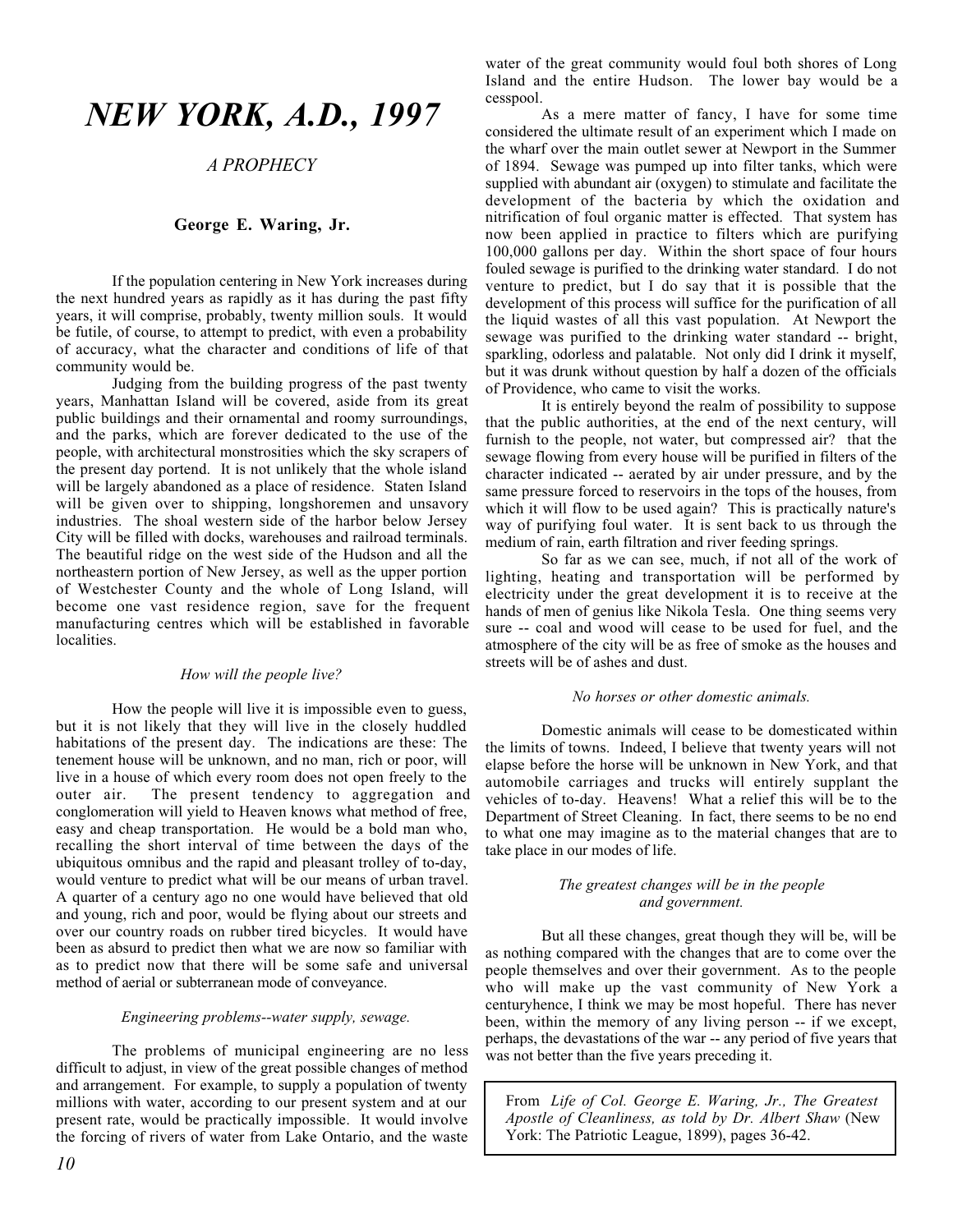#### *Pessimists.*

Calamity howlers and pessimists have said, from time immemorial, that the world was going to the demnition bowwows, but the world has never failed to postpone to an indefinite time the realization of their fears and to march steadily on toward better things. In my judgment, our salvation from the impending disaster depends on two great facts: One is the constantly improving condition of public education, and the other is the constantly increasing interest of the people themselves in whatever may affect their public and private welfare.

#### *Public Education.*

The public schools of New York are marvelous -- not so much for the mere book instruction that they are giving to the children of all classes of the people as for the influence that school life is exerting on the children's character. It has been my good fortune to see a great deal of the public schools of this city, and I have never ceased to marvel at the good order, the good training, the cleanly appearance and the individual ambition of children, even of the lowest class, brought in from the streets and subjected to the influence of competition in all matters appealing to their ambition. The value of the reflex action on the character of parents and their pride in sending their children to school in tidy condition cannot be overestimated.

#### *Popular will supplant monarchical school government.*

The interest shown by the school children of all classes in the organization of the juvenile street cleaning leagues and in the civic organizations established by Mr. Wilson L. Gill, president of the Patriotic League, especially his "School City"; the avidity with which they acquire information as to the minor details of government; the idea that is beginning to prevail among them that government means something more than the policeman to be run away from -- as when building bonfires in the street -- and the interest that they show in everything affecting public welfare -- these alone are enough to give one the most confident hope for the future.

There are two other influences which are working most effectively throughout the whole community. One is the series of public free lectures given in the public schools, under the direction of Dr. Leipziger, where crowds of intelligent, earnest men and women drink in eagerly the information laid before them to their and our lasting good. The other is the formation of fellowship clubs and associations, largely under the direction of the University and College Settlements and kindred organizations. These are gatherings mainly of young men eager to improve their condition, and to secure for themselves and their neighbors the improvement that their united action can effect.

The tendency toward the formation of these associations is extending rapidly, and the indications are that within a very few years every little community -- certainly every Assembly district -- will have an organization properly guided, but left free for such action as it may desire, looking to the bettering of local conditions and to the exertion of useful influences on those who have the direction of municipal forces.

#### *People will do their own thinking.*

Through these agencies we cannot fail soon to reach a condition where the people of all classes and in all parts of the city will begin to do their own thinking and to act together for the advancement of the best interests of all. It is hardly too much to hope that these organization, rather than the boss-guided primary, will become the source of nominations for municipal offices. When the desire for such a result is generally realized, it will be backed by such a political power as must suffice to exterminate "politics" as we know it, from the control of the business of the city.

Relief, especially in this respect, is not to be secured in a moment, but we may certainly say that the condition is most hopeful.

#### *Not afraid of Tammany.*

The town is now filled with apprehension as to what may happen if Tammany Hall returns to power, and the fear is far too general that this would mean a return to the worst conditions of the past. I have no such apprehension. I have had occasion, during the past two or three years, to make a familiar acquaintance with many of the most active leaders of the Tammany organization, and I have made the important discovery that they are human beings; that, as a rule, they are actuated by the same aspirations that are felt by others. They seek success in life, and the acme of such success is to secure the approbation and the esteem of the people.

WE SHALL ALWAYS HAVE AS GOOD A GOVERNMENT AS THE PEOPLE AT LARGE APPRECIATE. These Tammany gentlemen are not hankering after public obloquy and disgrace. The voice of the people is the controlling power with them. Some of them make mistakes and some of them do wrong, but the worst man among them will hold his hand before he will knowingly shock public opinion. They still have a greedy hankering after "patronage," and they will make mischief in satisfying it for some years yet, but this tendency will lessen as time goes on.

#### *Public opinion.*

Public opinion is constantly growing more intelligent and more exacting, and it cannot fail to react to our rulers, of whatever party, in leading them to conform to such standards as the people may establish. In the present case the conditions seem very clear. The people have learned what good government is, and they will not give it up for long under any administration.

Long before the great city of the future shall have approached the lines laid down above, ITS PEOPLE WILL BE A DIFFERENT PEOPLE FROM WHAT THEY NOW ARE, AND ITS RULERS WILL BE DIFFERENT RULE.

*George E. Waring (1833-1898) was a sanitary engineer and author of the "Waring system" for drainage that he introduced in Memphis, Tennessee. He was also a consultant to a number of cities on the design or improvement of sanitary or water systems, both in the United States and in Cuba. During a long and productive professional career, Waring was an agriculturist, an engineer who installed the thorough drainage system in New York's Central Park, the compiler of the Social Statistics of Cities component of the U. S. Census of 1880, and Street Commissioner of New York in 1895-96. In this latter position Waring achieved remarkable success. According to Dr. Albert Shaw, his biographer, Waring's efforts had a "transforming effect upon the appearance, comfort, and health of the city."*